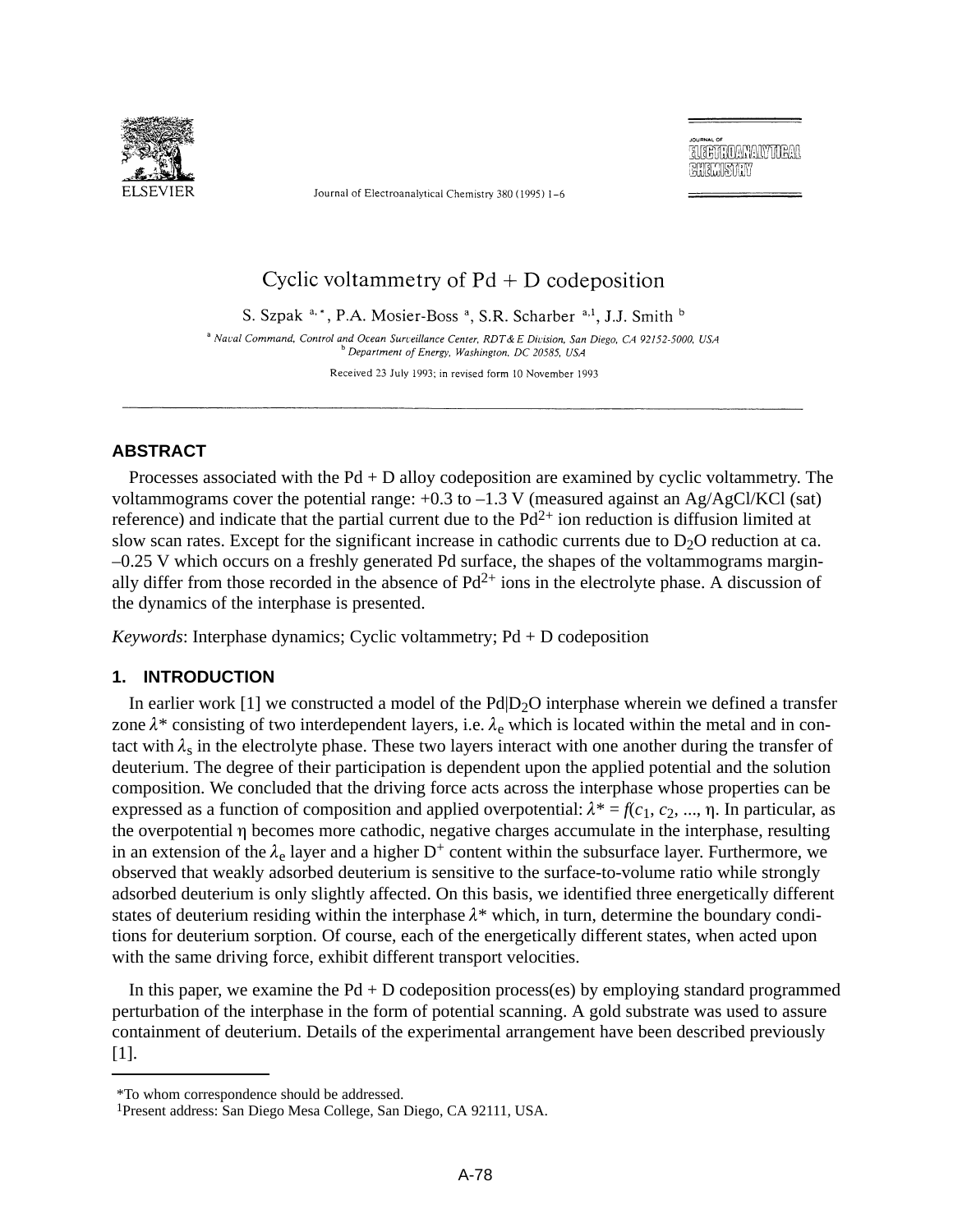### **2. CODEPOSITION REACTIONS**

The total current *I* associated with the process of  $Pd + D$  codeposition is divided into a contribution  $I_1$  needed for the reduction of Pd<sup>2+</sup> ions and a contribution  $I_2$  needed for the evolution of deuterium from  $D_2O$  molecules:

$$
Pd^{2+} + 2e^- \to PdI_1, E - E_{0,1}, \alpha_1
$$
 (I)

$$
D_2O + e^- \to D(a) + OD^- I_{2,1}, E - E_{0,2},
$$
 (II)

$$
D(a) + D_2O + e^- \rightarrow D_2 + OD^- I_{2,2}, E - E_{0,2},
$$
 (III)

$$
D(a) + D(a) \to D_2 \tag{IV}
$$

$$
D(a) \to D(l) \tag{V}
$$

The kinetics of  $Pd^{2+}$  reduction are complex, involving a number of steps [2–4]; the path leading to the evolution of deuterium is equally complex [5]. The formulation of the kinetic expressions for a simple case of parallel non–interacting processes is discussed in detail by Bockris and Reddy [6] and summarized graphically in Fig. 1. The driving force for each partial reaction is given by  $\eta = E - E_{0n}$ ,  $n = 1, 2, \dots$ , where *E* denotes the Galvani potential difference and  $E_{0n}$  are the respective equilibrium potentials. However, since the codeposited deuterium interacts with Pd to form an alloy, the reversible potentials  $E_{0,1}$  and  $E_{0,2}$  must be redefined. According to Gorbunova and Polukarov [7], there is a shift in  $E_{0n}$  in the positive direction by the amount  $\Delta G/\langle zF \rangle$  given by



**Figure 1**. Representation of processes associated with Pd+D codeposition. Potential scan range and partial currents are superimposed on the Pourbaix diagram for the H<sub>2</sub>O + H<sub>2</sub> system. ( $I_{1, \text{lim}}$  refers to the rate of Pd<sup>2+</sup> ion reduction and  $I_2$  is a measure of D<sub>2</sub> generation).

Here,  $\Delta G$  is the molar Gibbs energy of the alloy component in the alloy and U is the integral heat of formation of the alloy. In this expression, the first term represents the change in bonding energy and the second is the contribution due to a change in entropy. The total current is the sum of all the partial currents for eqns. (I)–(III):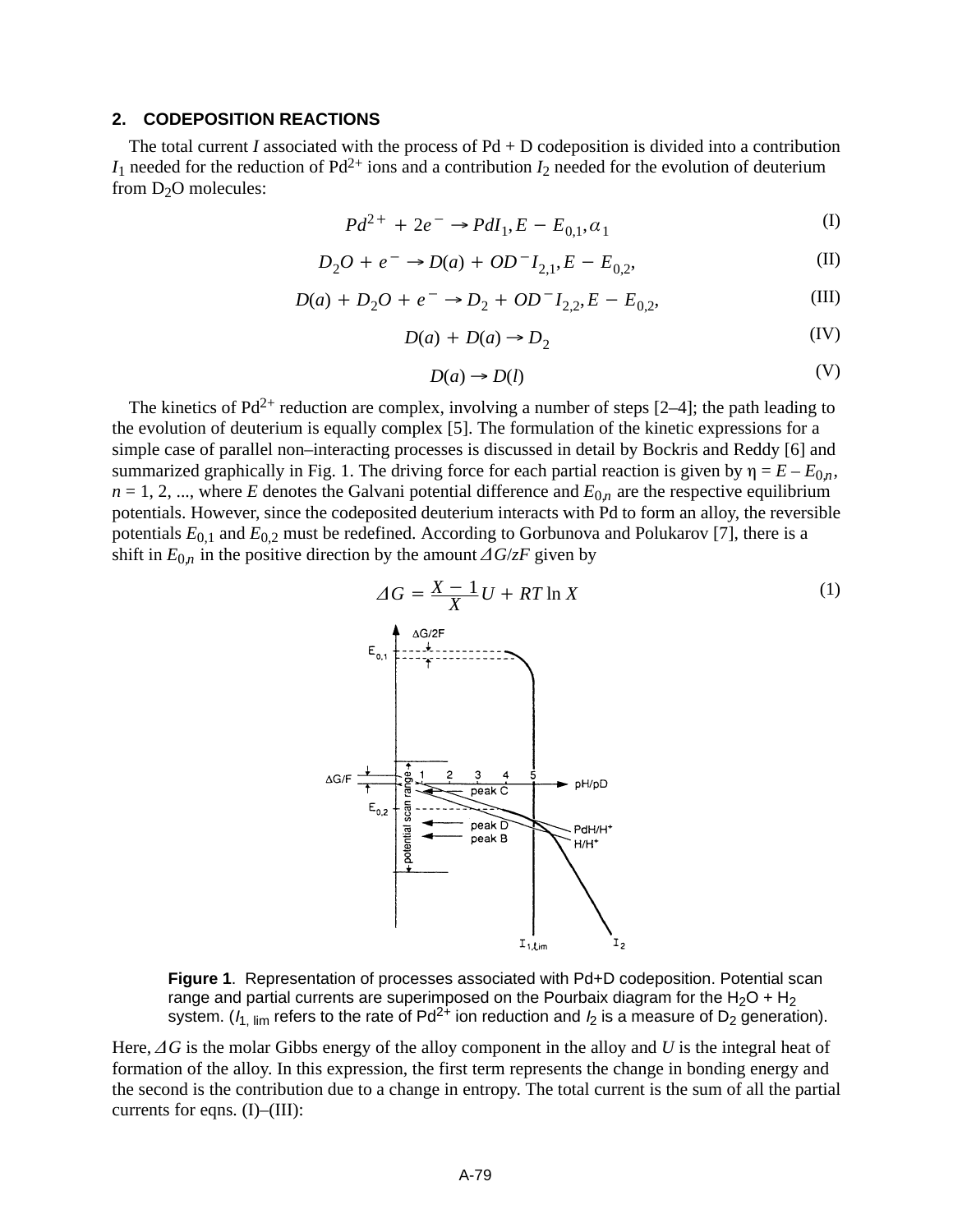$$
j = \sum I_n \tag{2}
$$

In what follows, we retain the independence of partial currents and correct for the  $Pd + D$  alloy formation by replacing the term  $E_{0n}$  appearing in the overpotential  $\eta$  with  $(E_{0n} + \Delta G / z_n F)$ . The form of the  $I_n$  vs.  $E - E_{0n}$  relation depends upon the experimental arrangement. For example, for slow scan voltammetry in the region under investigation,  $I_1$  of eqn. (I) is expected to be diffusion limited while the current associated with the reduction of heavy water is controlled by the dynamics of the interphase.

#### **3. EVOLUTION OF VOLTAMMOGRAMS**

The effect of two factors on the evolution of the shape of voltammograms is considered, namely the number of cycles and the  $Pd^{2+}$  ion concentration.

#### **3.1. Stabilization of voltammograms**

Typical evolution of the voltammograms, covering the potential span  $-1.3$  to  $+0.3$  V in which codeposition of Pd and  $D_2$  takes place, is illustrated in Figs. 2 and 3 for two Pd<sup>2+</sup> ion concentrations. Initially, during the negative scan, a featureless  $I$ – $\eta$  relation with a substantial increase in cathodic current at potentials more negative than  $-1.0$  V is recorded. On the return sweep, however, a cathodic peak appears at  $-1.0$  V (peak A, insert to Fig. 2(a)) followed by a retracing of the negative branch until a potential of –0.60 V is reached. At somewhat more positive potentials, oxidation of weakly and strongly adsorbed deuterium occurs at –0.50 V and –0.05 V respectively. With subsequent scans, a shift of the entire voltammogram to more cathodic currents is observed. This is attributed to the continuous reduction of  $Pd^{2+}$  ions in the potential range + 0.3 to –1.3 V. Stabilization of the voltammograms coincides with the evolution of the electrode surface morphology. As the number of cycles increases, the electrode surface morphology evolves from that of dispersed individual crystallites to a fully developed porous surface. This is illustrated in Figs. 4(a), 4(b) and 4(c) which show scanning electron micrographs of the electrode surface after the first, third and sixth cycles. Evidently, the surface is morphologically fully developed after the sixth cycle. With further cycling, the surface area becomes larger and the Pd layer becomes thicker.

## **3.2. Effect of Pd<sup>2</sup> + Ion Concentration**

Four peaks are observed in the voltammograms which we refer to as A, B, C and D. Qualitatively, the scans in the positive direction are similar to those obtained in the absence of  $Pd^{2+}$  ions in the electrolyte [1]. As noted, the voltammograms shown in Figs. 2 and 3 are shifted in the negative direction. This shift is proportional to the  $Pd^{2+}$  ion concentration in the electrolyte phase. The effect of  $Pd^{2+}$  ion concentration is more evident in the negative scan. As shown in Figs. 2 and 3, the shape of the voltammograms is strongly dependent upon the  $Pd^{2+}$  ion concentration. In particular, peak A is present at low  $Pd^{2+}$  ion concentration and only appears during the first few cycles, and peak B is broader. Regardless of  $Pd^{2+}$  ion concentration, peak B encompasses the same potential range. With increasing cycle number peak B shifts to more positive potentials.

The effect of the solution composition on the shapes of peaks C and D is interesting. Initially, at low  $Pd^{2+}$  ion concentration, peak C consists of two closely spaced peaks which, with subsequent cycling, shift to more positive potentials and merge to form a single broad peak (Figs. 2(a) and 2(b)). At higher  $Pd^{2+}$  ion concentration, regardless of the cycle number, peak C is a superposition of two peaks which, however, remain at the same potential. In contrast, peak D exhibits different features, namely at low Pd<sup>2+</sup> ion concentration it consists of two peaks  $D_1$  and  $D_2$ , regardless of the scan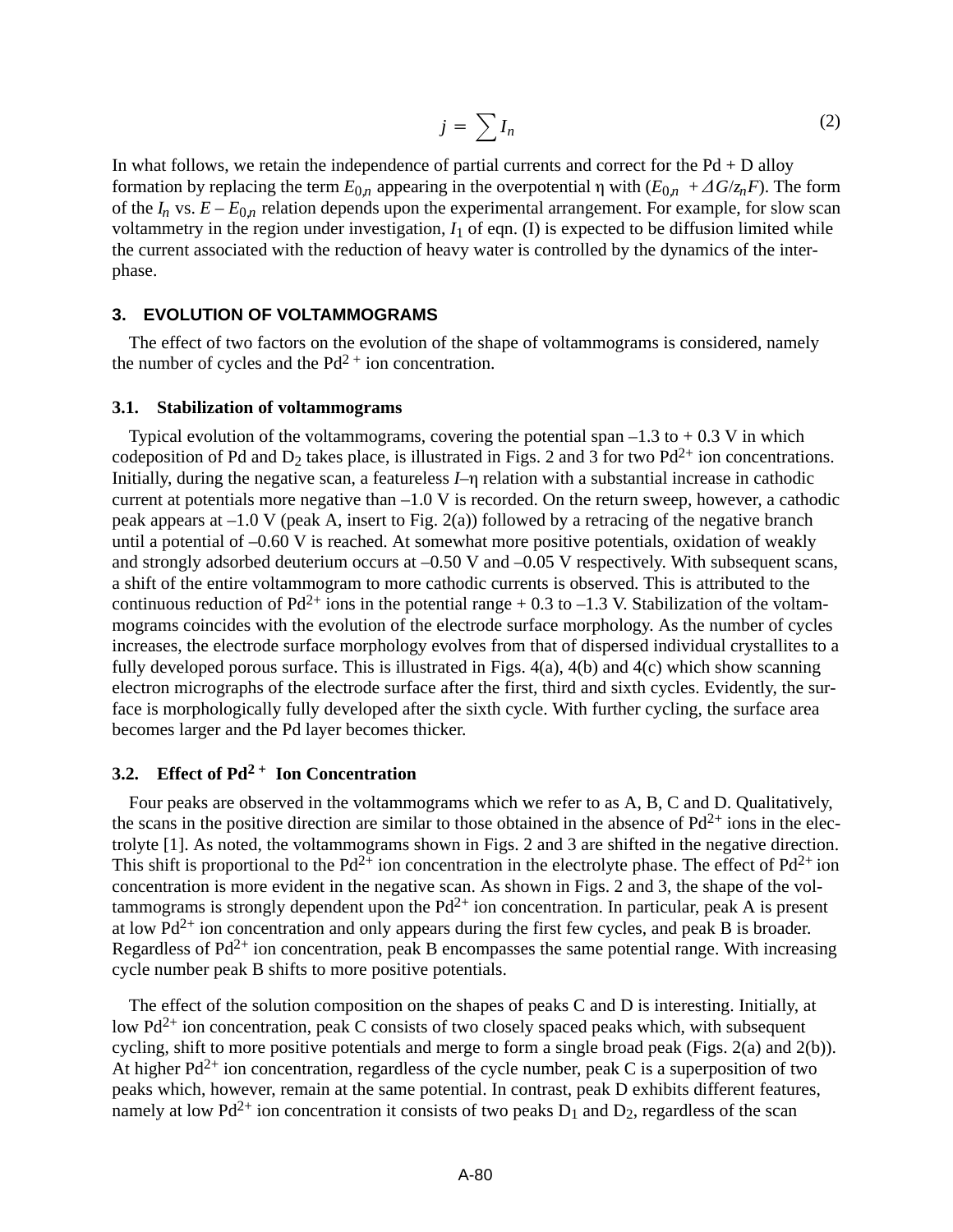

**Figure 2.** Evolution of the electrode response to potential scan: scan range, +0.3 to -1.3 V; scan number indicated; solution composition, 0.025 M PdCl<sub>2</sub> +0.3 M LiCl in D<sub>2</sub>O. (a) Initial stage: scan numbers 6–8. The insert indicates current "cross-over" (scan direction indicated). (b) Voltammograms of morphologically fully developed working electrode: scan numbers 13–15.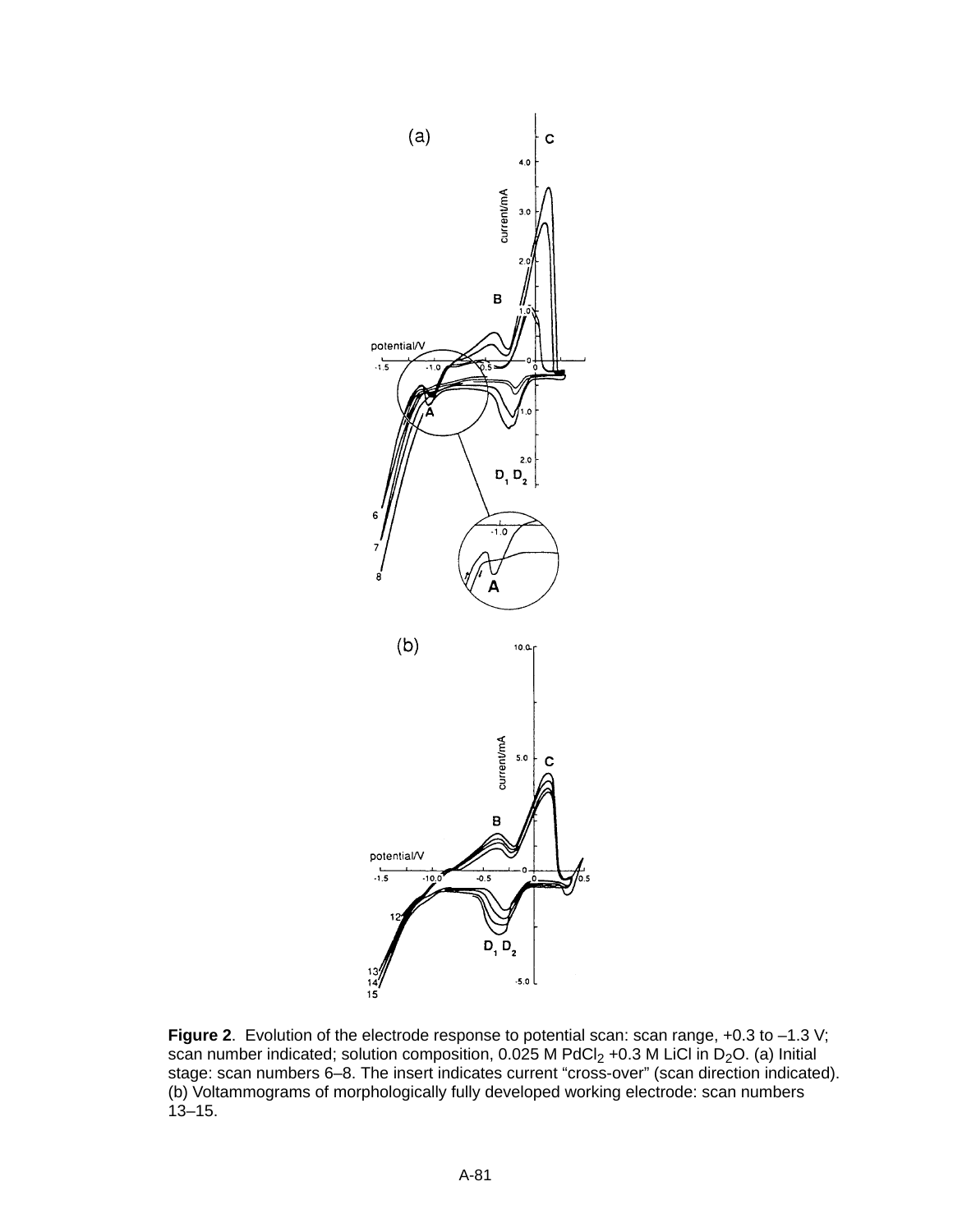

**Figure 3**. Evolution of electrode response to potential scan: scan range, +0.3 to –1.3 V; scan number indicated; solution composition, 0.05 M PdCl<sub>2</sub> +0.3 M LiCl in D<sub>2</sub>O. (a) Initial stage: scan numbers 7–9. (b) Scan numbers 12–15.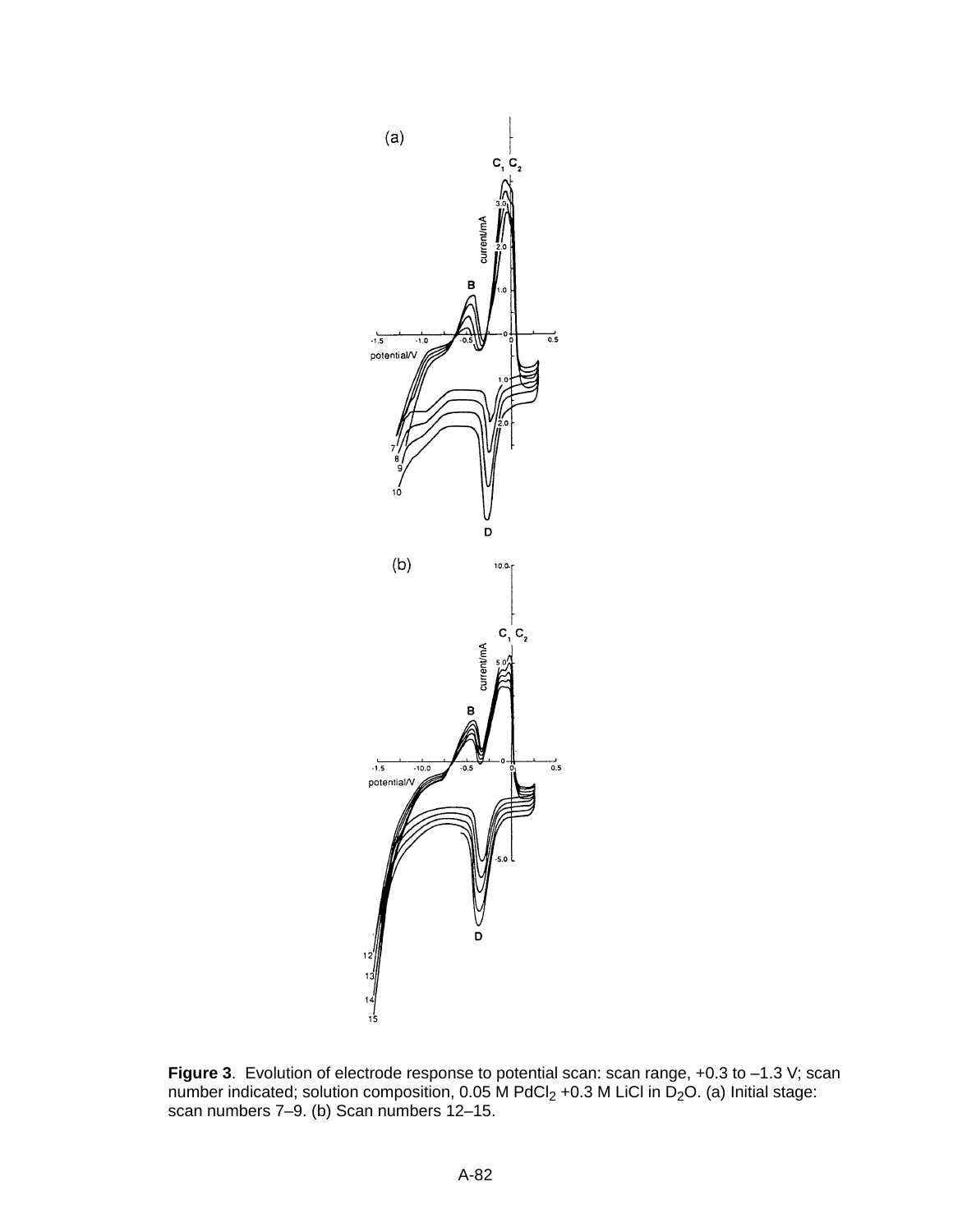number, while peak C remains a single peak (Figs. 3(a) and 3(b)). Furthermore, at high  $Pd^{2+}$  ion concentration, D is a single peak. It is noteworthy that at both high and low  $Pd^{2+}$  ion concentrations peak D shifts to more negative potentials during cycling and that the separation between peaks C and D decreases with increasing  $Pd^{2+}$  ion concentration.

#### **4. QUALITATIVE INTERPRETATION OF VOLTAMMOGRAMS**

In an attempt to determine the sequence of events and the magnitude of the processes associated with the codeposition of the  $Pd + D$  alloy via slow scan voltammetry, we assume that each partial current  $I_n$  in eqn. (2) is given by

$$
\frac{I_n}{A(t)} = F\left[\sum_n D_n z_n \frac{\partial c_u}{\partial x} + \sum_m \Gamma_m \frac{d\theta_m}{dt}\right]
$$
(3)

where  $A(t)$  is the area of the charge transfer plane and  $\Gamma_m$  is the number of sites available for adsorption. The other symbols have their usual meaning. The first term on the righthand side represents the contribution due to diffusion while the second term is attributed to adsorption processes. The interpretation of the voltammograms is aided by Fig. 1, where the current–potential relations are superimposed upon the Pourbaix diagram for the  $E-H<sub>2</sub>O$  system (the  $E-D<sub>2</sub>O$  system is only slightly different). Owing to the low concentration of  $Pd^{2+}$  ions and the slow potential scan,  $I_1$  is assumed to be diffusion limited. Hence the first term on the righthand side of eqn. (3) can be regarded as a constant. Consequently, changes in the magnitude of current *I* are due to changes in surface coverage. Additionally, the shape of the voltammograms is affected primarily by the kinetics of adsorption. As indicated by eqns. (II)–(V) and discussed in ref. 5, the dependence of surface coverage on the electrode potential is complex.

In the context of Fig. 1, if  $E_{0,2} \ll E \ll E_{0,1}$  only the reduction of Pd<sup>2+</sup> ions is possible. As the electrode potential becomes more negative, i.e. when  $E \ll E_{0,2}$ , reduction of  $D_2O$  commences with the formation of a Pd + D alloy. The potential–independent cathodic current recorded for the potential range + 0.3 to ca. 0.0 V is in agreement with the assumption that the reduction of  $Pd^{2+}$  ions occurs at its limiting rate. Also, the continuous formation of a new surface is evident from the negative shift of the voltammograms.

#### **4.1. Dynamics of the Interphase During Negative Sweep**

A more detailed picture of the dynamics of the interphase during  $Pd + D$  codeposition is presented in Fig. 5 where the dominant fluxes consistent with the shape of the voltammogram are indicated. In particular, Fig. 5(a) defines specific regions of the potential scan where significant changes occur in the dynamics of the interphase. At equilibrium  $(E = E_{eq})$  the composition of the interphase is such as to maintain equality of the chemical potentials with net zero fluxes across all segments of the interphase (Fig. 5(b)). However, as soon as the electrode is polarized, the composition of the interphase changes. In the potential range  $E_{0,2} \le E \le E_{eq}$  the metallic Pd layer is deposited onto the [D  $\cdots$  D]<sup>+</sup>( $\lambda^*$ ) interphase

$$
D^{+}(l) + D(\lambda_e)
$$
  
\n
$$
\rightarrow [D \cdots D]^{+}(\lambda^{*}) + mPd^{2+}(\lambda_s) - 2me^{-}(\lambda_e)
$$
  
\n
$$
\rightarrow Pd_{m-n}[D...D]^{+}(\lambda^{*}) + nPd(\lambda^{*})
$$
\n(VI)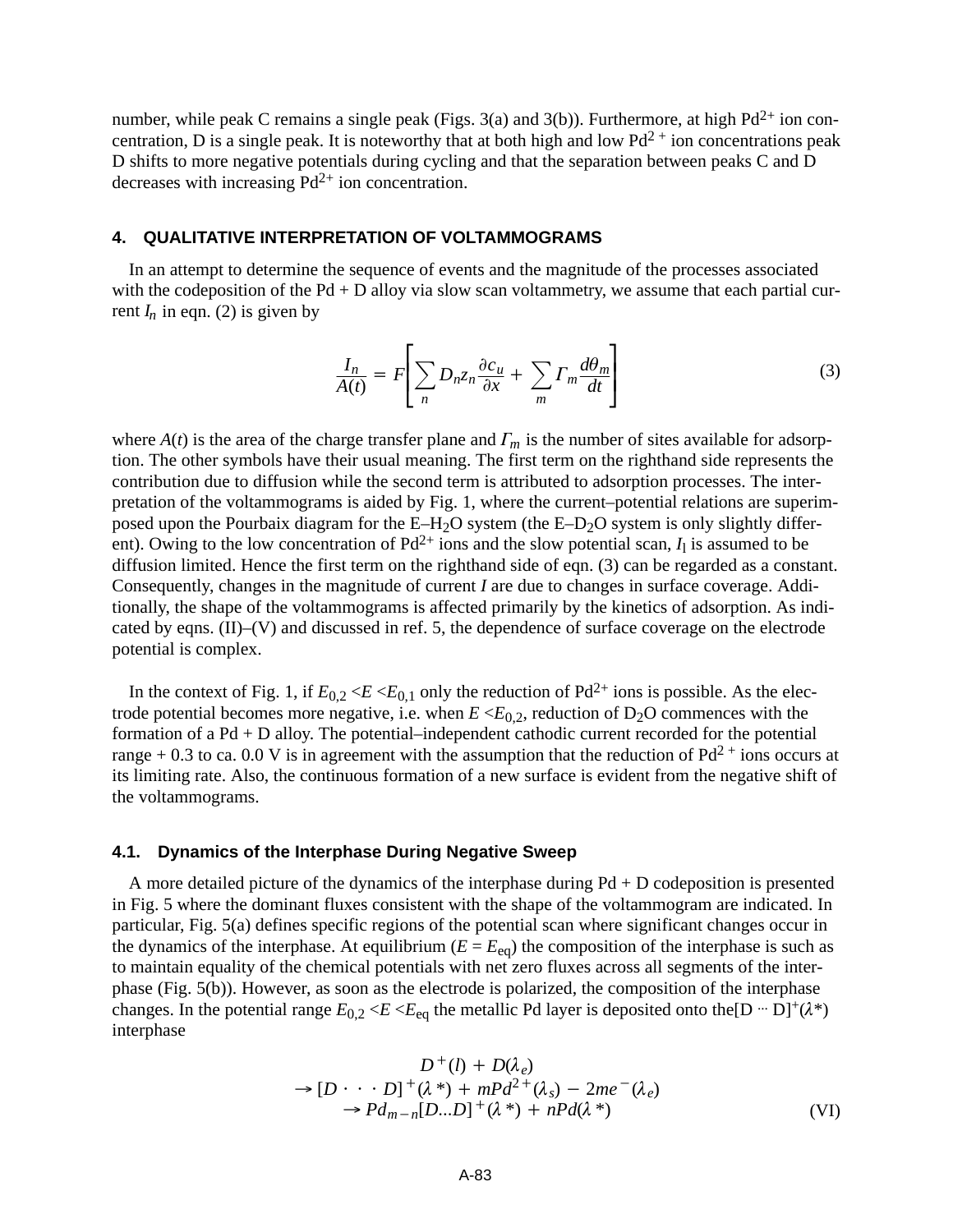

**Figure 5**. Dynamics of interphase: (a) regions of interest with regard to voltammogram; (b) fluxes and their magnitudes at equilibrium (rest potential); (c) fluxes and their relative magnitudes within regions defined in (a).

which, in turn, disturbs the interphase by redistributing the elements, as indicated by both the direction and length of the arrows in Fig.  $5(c(1))$ . At this stage, the composition of the interphase is controlled by the rate of formation of the metallic layer and the transport of absorbed deuterium D(l) into the  $\lambda_e$  layer of the interphase. The freshly deposited Pd layer further modifies the interphase by restructuring the surface. The electrode response when *E* is only slightly more negative than  $E_{0,2}$  $(Fig. 5(c(2)))$  is of interest. At this point a significant increase in the cathodic current is observed (peak D) which is attributed to the high activity of the freshly prepared Pd layer, probably arising from surface restructuring and the creation of new adsorption sites. A direct consequence of the simultaneous rapid accumulation of sorbed deuterium in the  $\lambda_e$  layer and the deposition of metallic palladium is the formation of a thin layer  $1^*$  with a high D/Pd atomic ratio (Fig. 5(c(3))). This layer becomes part of the bulk electrode and represents a barrier for D transport because of the strong dependence of the diffusion coefficient on the D/Pd atomic ratio [8]. Symbolically, this situation is represented by

$$
D^+(l) \leftrightarrow D^+(l^*) \to [D \cdots D]^+(\lambda^*) + mPd^{2+}(\lambda_s)
$$
  
+  $nD_2O(\lambda_s) - 2(m+n)e^-(\lambda_e)$   
 $\rightarrow Pd_{m-n}[D \cdots D]^+(\lambda^*) + mPd(\lambda^*) + nOD^-$  (VII)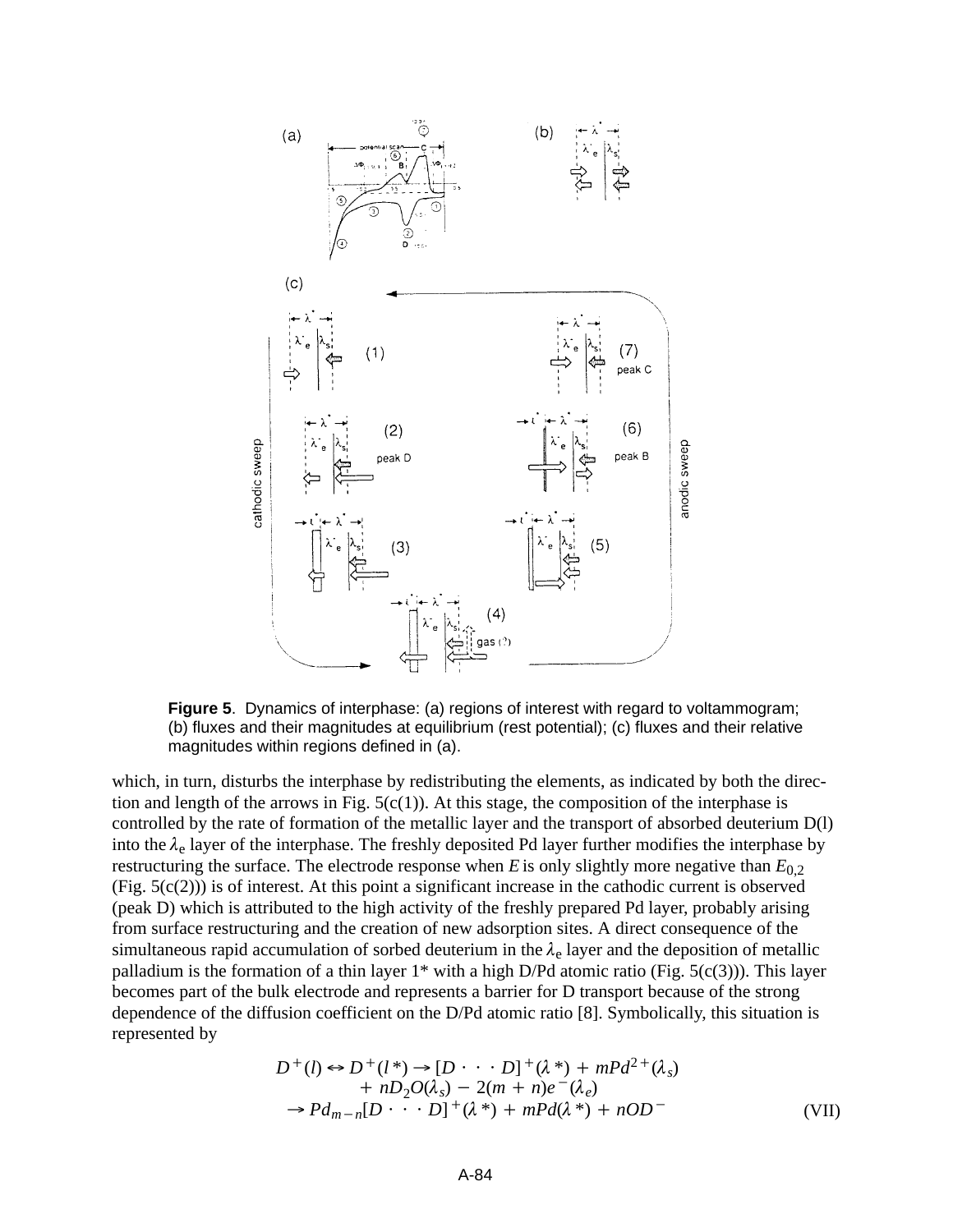The overlapping peaks  $D_1$  and  $D_2$  suggests a simultaneous filling of available sites which are energetically slightly different. Significant increases in the number of these sites results in a merging of peaks  $D_1$  and  $D_2$  present at higher  $Pd^{2+}$  ion concentration. With further polarization, e.g. when  $E \ll E_{0.2}$ , the dynamics of the 1nterphase changes, namely with an increase in the cathodic overpotential, the reaction path for deuterium evolution reaction changes [1,5]. We interpret this to conclude that the expanding electrode surface is saturated with deuterium, the amount of which is determined by the overpotential. Consequently, the excess of adsorbed deuterium may desorb into the gas phase  $(Fig. 5(c(4)))$ .

#### **4.2. DYNAMICS OF THE INTERPHASE DURING POSITIVE SWEEP**

The events occurring on the return sweep, i.e. covering the potential region in the opposite direction, are illustrated in (Figs. 5(c(5))–5(c(7))). On the return sweep, the reduction of  $Pd^{2+}$  ions proceeds at the same rate  $I_{1,lim}$ , but the total cathodic current becomes less as the potential becomes more positive. In particular, within the potential range  $E < E_{1=0,1}$  it is uncertain whether the decrease in cathodic current is due to a lower rate of deuterium generation or the oxidation of sorbed deuterons leaving the interphase region (Fig.  $5(c(5))$ ). However, as soon as the potential equals or exceeds  $E_{1=0,1}$ , i.e. when the cathodic current equals  $I_{1,1}$ <sub>lim</sub>, oxidation of adsorbed deuterium commences resulting in peak B, and it terminates at  $E_{1=0.2}$  (cf. Figs. 2 and 3). This situation is illustrated in Fig.  $5(c(6))$  and described symbolically by

$$
D(a)(\lambda_e + OD^- - e^- \to D_2O \tag{VIII}
$$

This conclusion is supported by the slight displacement noted for higher  $Pd^{2+}$  ion concentration, as well as by the slight shift of peak B in the positive direction with increasing number of scans (cf. Figs. 2 and 3). The characteristic features of the voltammograms, namely coalescing and separating peaks (e.g. C and D) due to either scan number or  $Pd^{2+}$  ion concentration, reflect the cooperation between the participating processes and the properties of the electrodeposits. The dependence on the scan number enters via the evolution of electrode morphology modifying the local *I*– $\eta$  distribution while the increased  $Pd^{2+}$  ion concentration changes the number of adsorption sites as well as the rate of growth of the Pd + D layer. The presence of energetically different adsorbed deuterium affects the transport across the interphase, resulting in the separation of closely spaced peaks. However, the coalescing of peaks indicates an increase in the concentration of one fraction of energetically different adsorbed deuterium.

It should be noted that, strictly speaking, the term "absorbed deuterium" includes the deuterium present in both the Pd bulk and the interphase  $\lambda_e$ . Furthermore, the Pd absorbed deuterium system results reversibly in the formation of α– and β–PdD. Cyclic voltammetry does not distinguish the processes by which the palladium deuterites are formed or decomposed nor those by which the bulk deuterium is transferred to the interphase region. In our discussion, "absorbed deuterium" refers to the deuterium present in the electrode interphase region. At this time, about all that can be said about the processes occurring within the bulk and at the bulk electrode interphase region is that, during the charging process, deuterium enters the electrode interphase through adsorbed states and then transits the electrode interphase into the bulk. On oxidation, a reverse process occurs in which the bulk absorbed deuterium enters the electrode interphase, subsequently leading to an unloading of the Pd. The mechanisms in Fig. 5(c) describe the processes occurring within the electrode and electrolyte interphase.